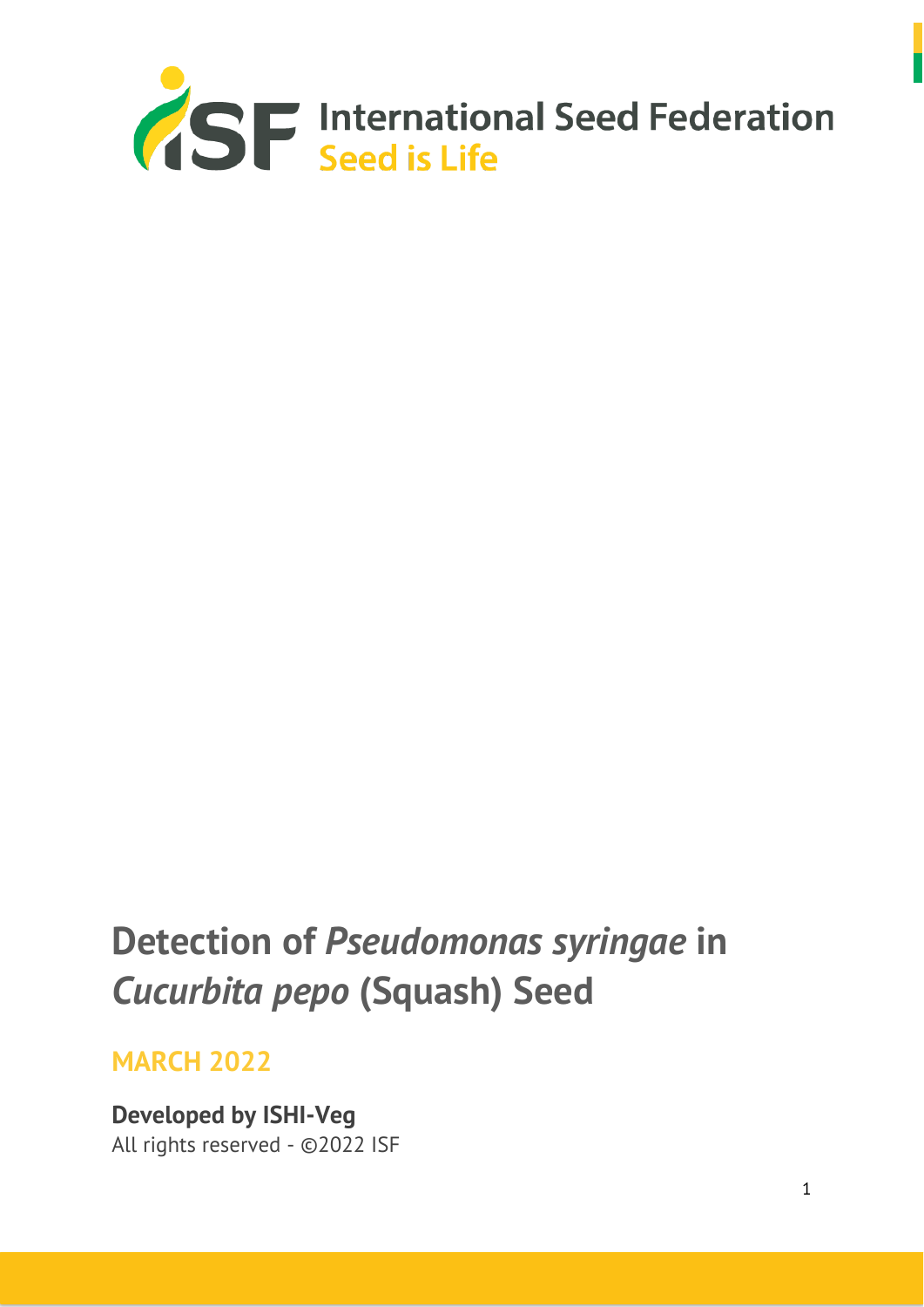

# **Detection of** *Pseudomonas syringae* **in** *Cucurbita pepo* **(Squash) Seed**

| Crop:           | Zucchini squash (Cucurbita pepo)                               |
|-----------------|----------------------------------------------------------------|
| Pathogen(s):    | Pseudomonas syringae causing 'Zucchini vein clearing disease'. |
| <b>Version:</b> | 1 (March 2022)                                                 |

### **PRINCIPLE**

Detection of infectious *Pseudomonas syringae* in seed of *Cucurbita pepo* (Zucchini squash) is done by growing out seeds under controlled environmental conditions followed by isolating the pathogen in pure culture from symptomatic seedlings and confirming its pathogenicity on plants by a pathogenicity assay. The method process workflow is presented in Figure 1.



**Figure 1**. Method process workflow.

### **METHOD VALIDATION**

This method has been validated according to the ISHI-Veg Guidelines for the Validation of Seed Health Test (Lybeert *et al.* 2022).

### **RESTRICTIONS ON USE**

Technical details on the reagents / material used in the validation study (e.g. supplier information) are provided in the protocol and the validation report. If material and consumables from different suppliers are used, it is necessary to verify their performance.

This test method is suitable for untreated seed.

This test method is suitable for seed that has been treated using physical (e.g. hot water) or chemical (acid extraction, calcium or sodium hypochlorite, tri-sodium phosphate, etc.) processes with the aim of disinfestation/disinfection, provided that any residue, if present, does not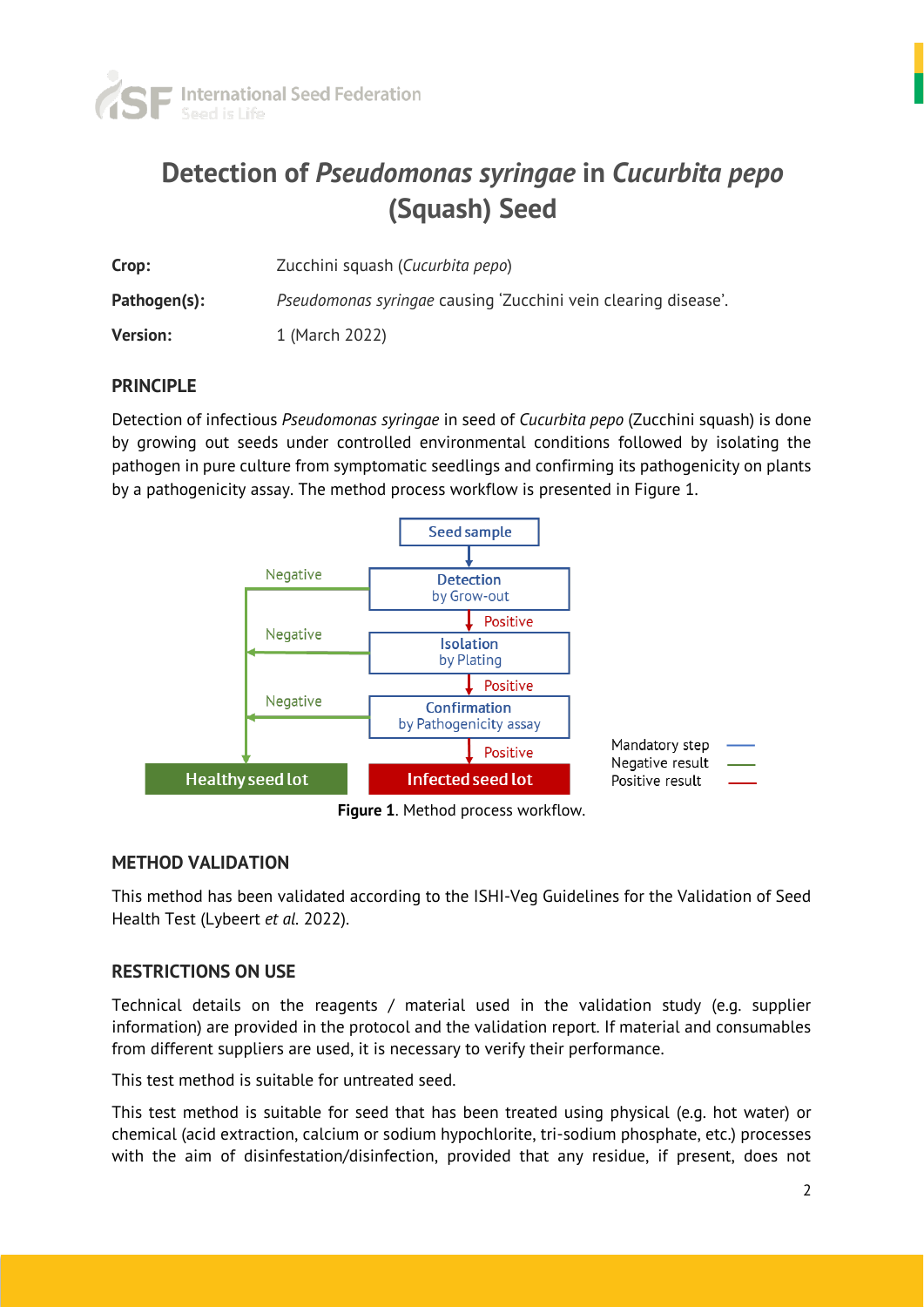

influence the assay. It is the responsibility of the user to check for inhibition by experimental comparisons or other means.

This test method has not been validated for seed treated with protective chemicals or biological substances. If treated seed is tested using this method, it is the responsibility of the user to determine empirically (through analysis, sample spiking, or experimental comparisons) whether the protective chemicals or biological substances have an effect on method results.

### **METHOD EXECUTION**

To ensure process standardization and valid results, it is strongly recommended that the best practices developed by ISHI-Veg are followed. (see [https://www.worldseed.org/our](https://www.worldseed.org/our-work/phytosanitary-matters/seed-health/ishi-veg-method-development/)[work/phytosanitary-matters/seed-health/ishi-veg-method-development/\)](https://www.worldseed.org/our-work/phytosanitary-matters/seed-health/ishi-veg-method-development/).

### **SAMPLE AND SUBSAMPLE SIZE**

The recommended minimum sample size is 1,000 seeds.

### **RATIONALE**

Grow-out-based testing is found appropriate to test squash seed lots for viable, infectious *P. syringae*, which are the causal agent of the "Zucchini vein clearing" disease.

### **REVISION HISTORY**

| <b>Version</b> | Date       | <b>Changes (minor editorial changes not indicated)</b> |
|----------------|------------|--------------------------------------------------------|
|                | March 2022 | First version of the protocol                          |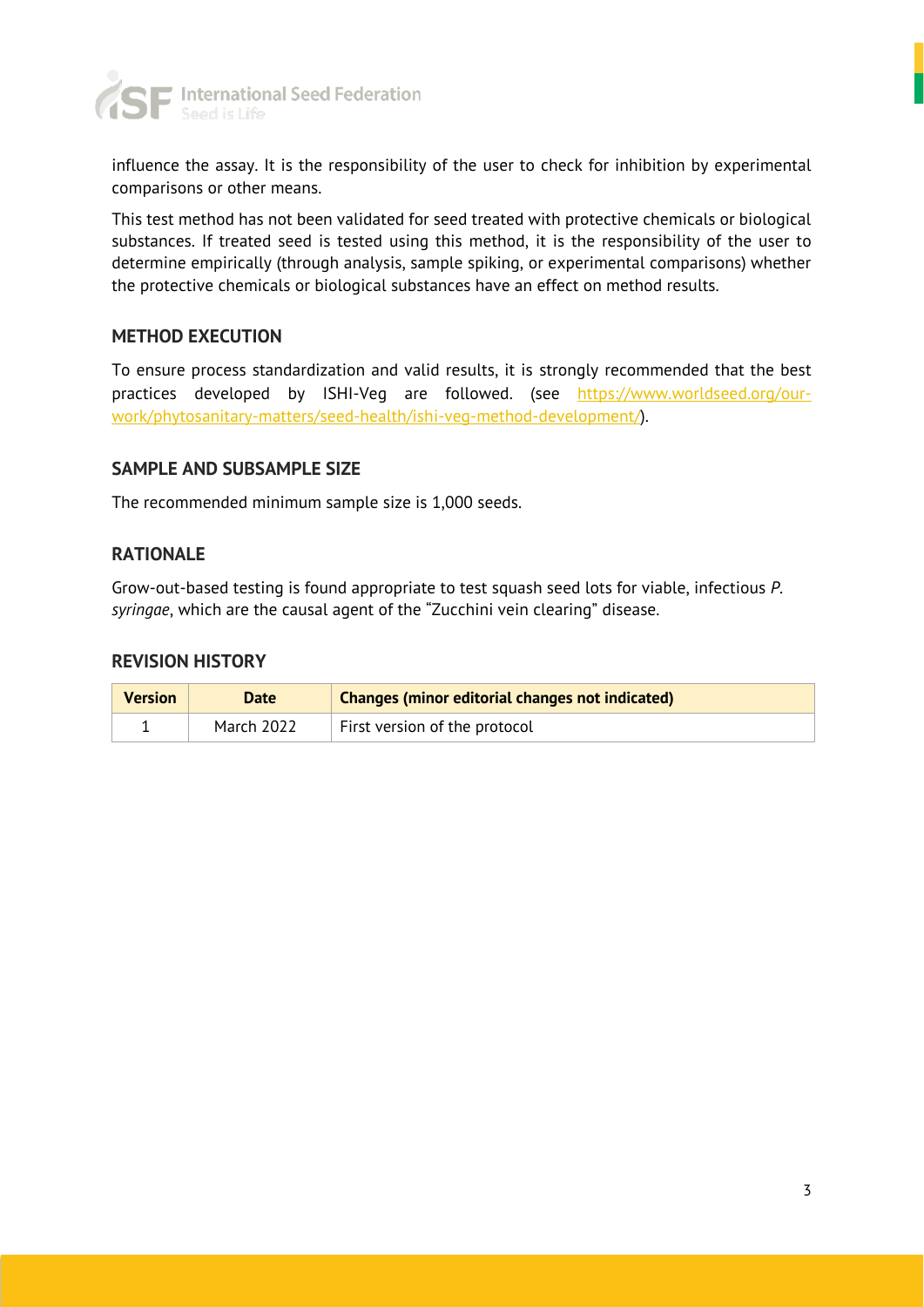

### **Protocol for detection of** *Pseudomonas syringae* **in** *Cucurbita pepo* **(squash) seed**

### **I. DETECTION BY GROW-OUT ASSAY, ISOLATION BY PLATING AND CONFIRMATION BY PATHOGENICITY ASSAY**

For grow-out and pathogenicity assays, in-house method optimization is often necessary by changing certain parameters as described in **Best Practices for Sweat Box and Grow-Out assays** [and Best Practices for Biological Assays](https://worldseed.org/our-work/phytosanitary-matters/seed-health/ishi-veg-method-development/) in Seed Health Tests.

### **Materials**

- − NaCl solution (recipe see Table I.1)
- − 70% (v/v) ethanol
- − Controls (Table I.2)
- − Growth chamber / Greenhouse compartment (25–30 °C with relative humidity ≥ 70 %)
- − Laminar airflow cabinet
- − Commercial sterilized or virgin potting mix
- − Trays
- − Healthy squash seeds
- − Small grinding plastic bags and a press grinder (or equivalent)
- − Forceps
- − Scalpel
- − Inoculation loop
- − Cotton swab
- − Petri dishes
- − Microliter pipettes
- − Plates of LBC + AL medium (recipe see Table I.3)
- − Lab disposables

### **Table I.1**. NaCl solution 0.85%.

| Compound                           | Amount / L |
|------------------------------------|------------|
| Sodium chloride (NaCl)             | 8.5 g      |
| De-ionized water up to a volume of |            |
|                                    |            |

Note: Autoclave at 121 °C, 15 psi for 15 min.

#### **Table I.2.** Types of controls used.

| Control type                   | <b>Description</b>                                   | Assay         |
|--------------------------------|------------------------------------------------------|---------------|
| Positive Process Control (PPC) | A known P. syringae-positive seed sample             |               |
| Negative Process Control (NPC) | Grow-out<br>A known P. syringae-negative seed sample |               |
| Positive Control (PC)          | A reference P. syringae strain                       | Pathogenicity |
| Negative Control (NC)          | NaCl solution                                        | assay         |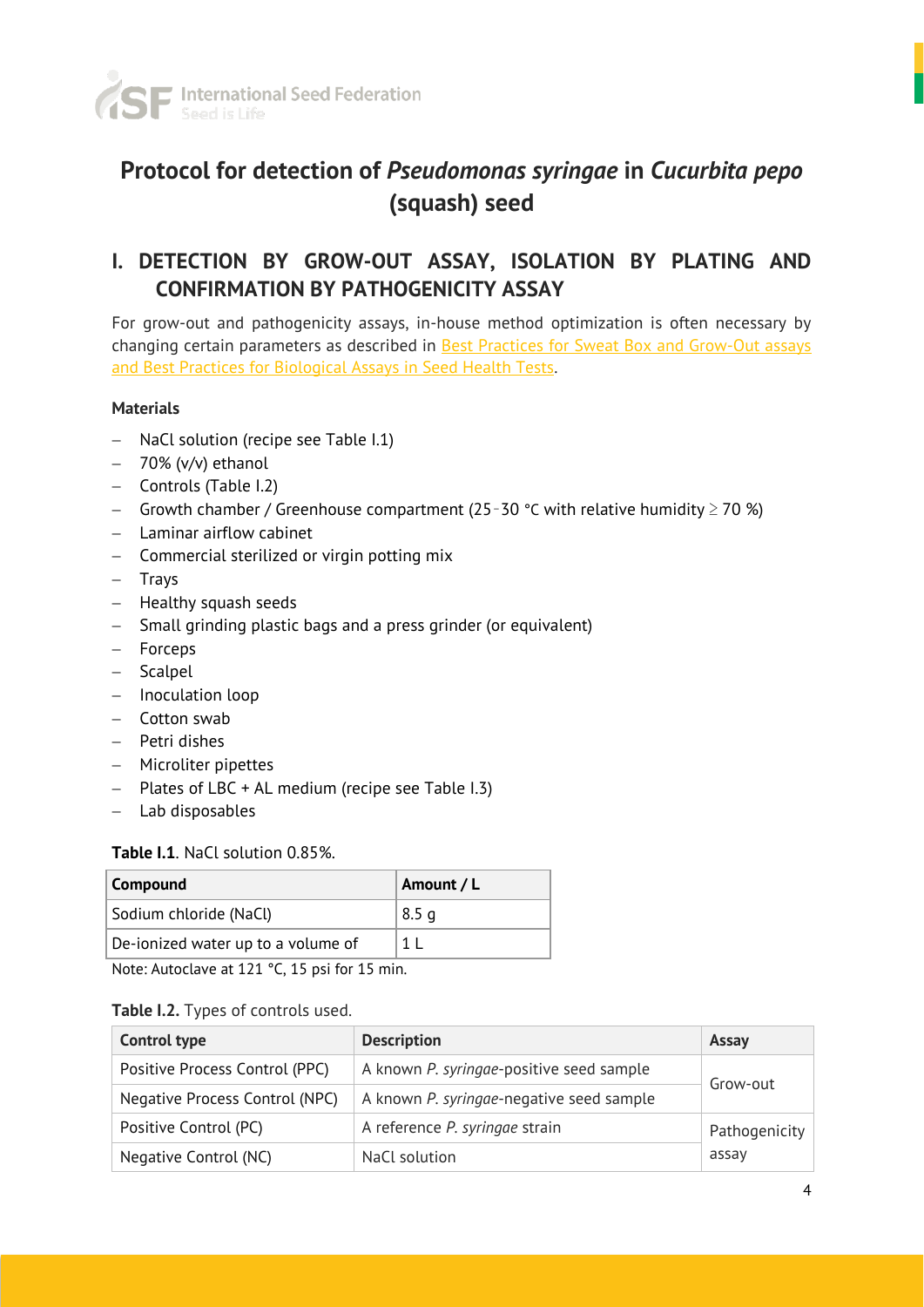

### Table I.3. Composition of LBC+AL medium<sup>a</sup>.

| Compound                                                            | Amount / L       |
|---------------------------------------------------------------------|------------------|
| Yeast extract                                                       | 2g               |
| Bacto-peptone                                                       | 5 <sub>g</sub>   |
| Sucrose                                                             | 50q              |
| Boric acid                                                          | 1.5 <sub>q</sub> |
| Bacto agar                                                          | 15q              |
| NaOH 1N                                                             | 2 mL             |
| Nystatin <sup>b</sup> (20 mg/mL in 50% DMSO/50% ( $v/v$ ) ethanol)  | 20 mg (1.0 mL)   |
| Cephalexin <sup>b</sup> (10 mg/mL in distilled or de-ionized water) | 80 mg (8 mL)     |
| Lincomycin <sup>b</sup> (50 mg/mL in distilled water)               | 50 mg (1 mL)     |
| De-ionized water up to a volume of                                  |                  |

<sup>a</sup> Setting of pH is not required

<sup>b</sup> Added after autoclaving (Temp < 50 °C)

Antibiotics stock solutions and other supplements prepared in distilled/de-ionized water must be sterilized using a 0.2 µm bacterial filter. Alternatively, add the antibiotic powder to the autoclaved distilled/de-ionized water. Solutions prepared in 70% (v/v) ethanol need no sterilization.

Storage conditions and duration may affect antibiotic activity, which can influence the test performance.

#### **1. Grow-out**

- 1.1. Prepare growth chamber or greenhouse compartment. Clean and disinfect all surfaces and equipment before starting the assay. Disinfect hands between seed samples sown. Separate trays from one sample to another to avoid cross-contamination.
- 1.2. Sow seeds, together with PPC and NPC (Table I.2), in a commercial sterilized or virgin potting mix and incubate for 48 hours at 25  $\degree$ C for seedling emergence.

Seedling density should be such to allow unrestricted seedling development for a period of three weeks, corresponding to a maximum of 900 seeds per square meter

For a routine test, plants coming from a same seed lot can be close.

1.3. After seedling emergence:

Temperature and relative humidity should be uniform across the area where plants are raised. Maintain relative humidity at 70% or higher, from the time seedlings emerge to final reading. Relative humidity should not be lower than 50% for more than 12 hours.

Maintain temperatures at 25-30 °C during the day and 15-18 °C during the night until final inspection. Temperatures should not be out of this range for more than 12 hours. Record temperature and relative humidity, preferably above plant canopy for the duration of the test.

Supplement light for 12 hours per day, if necessary, in greenhouse. In a growth chamber, light should be moderate with respect to heat radiation.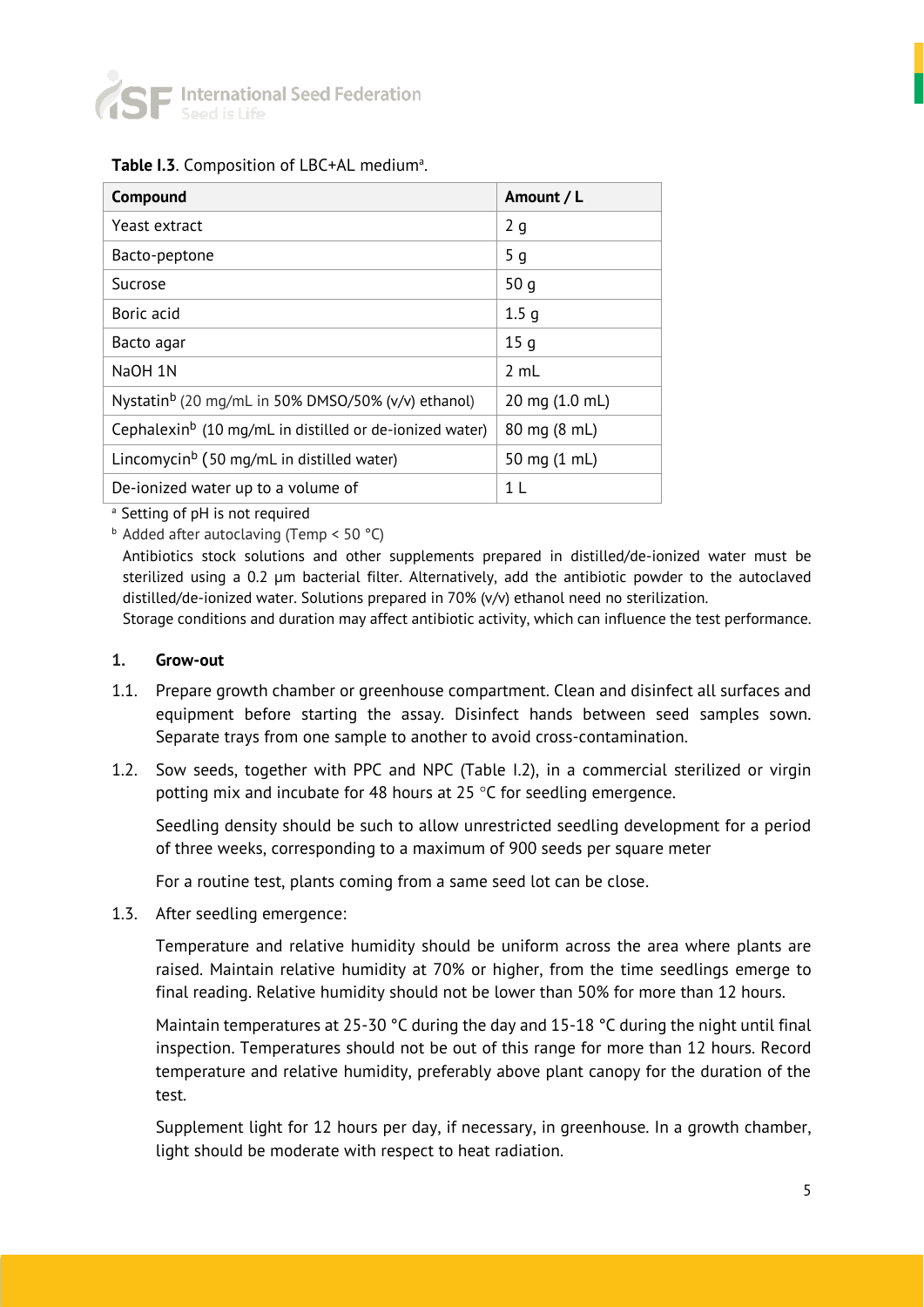

Overhead watering, just sufficient to create uniform leaf wetness, shortly before onset of the daily cooler (night) period will speed up symptom development.

1.4. Inspect seedlings 11, 14 and 21 days after sowing. To avoid cross contamination, disinfect hands between seed samples during each observation. Final inspection is done when seedlings have two developed true leaves. In a growth chamber final inspection may be done earlier (14 days). Do not remove plants showing symptoms during the intermediate observation.

Symptoms typical of *Pseudomonas syringae* occur on cotyledons and true leaves: marginal necrosis and water-soaked to dark necrotic lesions (Figure I.1).

1.5. Record number of plants showing symptoms and number of plants observed per inspection days.



**Figure I.1**. Typical symptoms of *P. syringae* in a grow-out. In a greenhouse (A) and growth chamber (B).

### **2. Isolation of the bacterium**

2.1. Harvest plants showing symptoms individually in plastic bags: choose preferably plants showing typical symptoms. Harvest at least two suspected plant per subsample if over two plants show symptoms.

Note: When no plants with symptoms are found, the test result can be considered negative but only if the NPC and PPC give expected results. The PPC should give plants with symptoms, and the NPC should give no symptoms.

- 2.2. Put a droplet of sterile NaCl solution in an empty Petri dish.
- 2.3. Briefly disinfect the surface of the symptomatic leaf or cotyledon with 70 % (v/v) ethanol.
- 2.4. With forceps and a scalpel, excise a small piece of symptomatic tissue (marginal necrosis).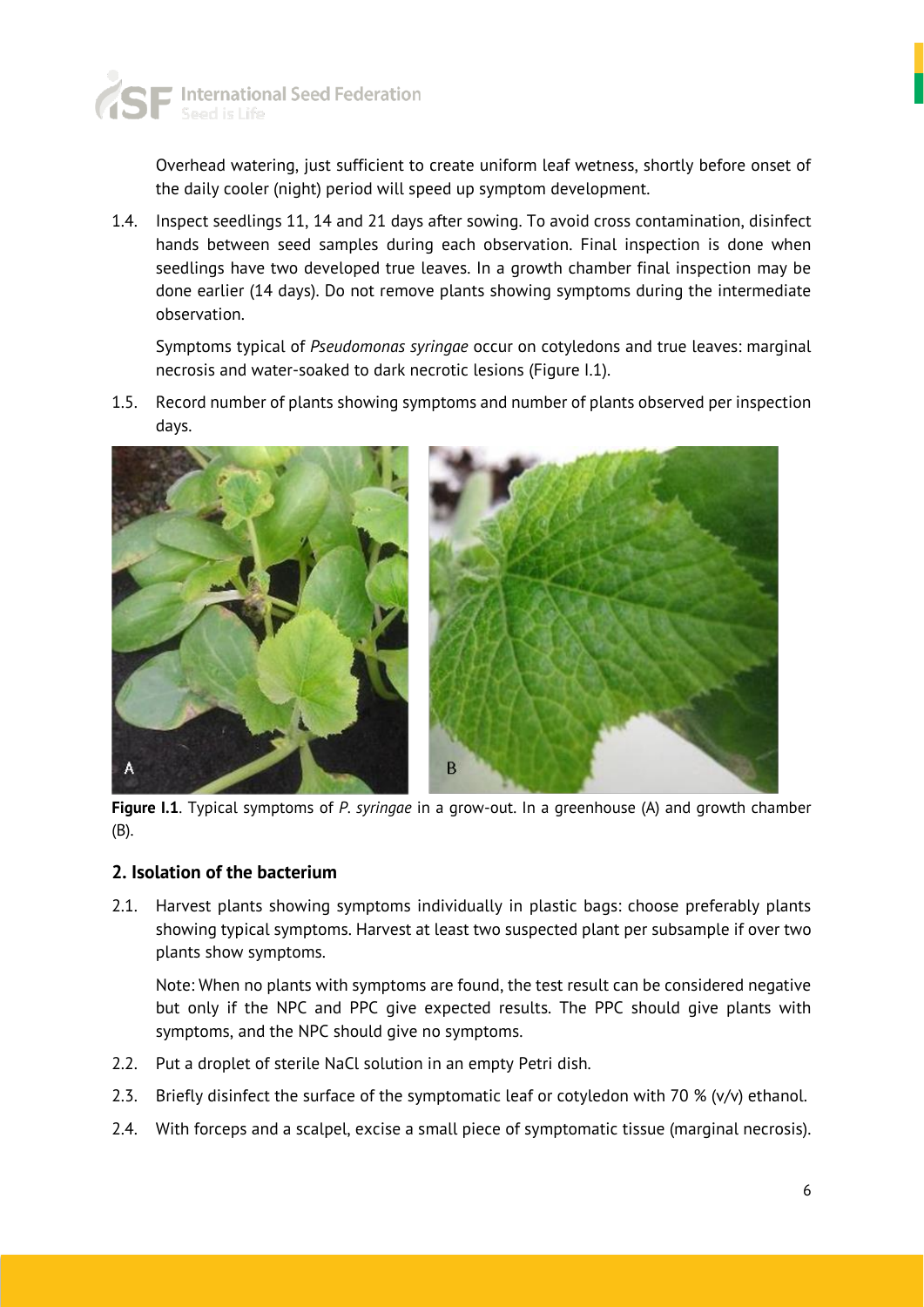

- 2.5. Mash the tissue in the droplet and wait for 15-30 min for bacteria to ooze from the pieces. Dip an inoculation loop in the droplet and streak on the surface of one LBC+AL plate. From the primary streak, make two more streaks on the same plate attempting to obtain individual colonies.
- 2.6. Incubate plates at 26-28 °C, read after 48 hours.
- 2.7. Two colony types can be expected for pathogenic strains: white translucent and mucous (Figure I.2A) and opaque and drier (Figure I.2B).



**Figure I.2**. *Pseudomonas syringae* colonies on LBC+AL: white, translucent and mucous (A) and opaque and drier (B).

- 2.8. Select the most dominant type of colony for pathogenicity testing (select one colony per harvested plant).
- 2.9. Transfer the colony on a plate of LBC+AL.
- 2.10. Proceed with the pathogenicity assay for confirmation.

### **3. Pathogenicity assay**

- 3.1. For each suspect colony to be tested and for the PC and NC, grow four squash seedlings until the first true leaf just starts to develop (approximately one week after sowing).
- 3.2. Transfer suspect colonies by streaking to a fresh plate of LBC+AL and incubate for 48 hours at 26-28 °C. Include a known pathogenic strain of *P. syringae* as a positive control.
- 3.3. Harvest cells with an inoculation loop and suspend in NaCl solution to a concentration of  $10<sup>6</sup>$ -10 $<sup>8</sup>$  cells/mL.</sup>
- 3.4. Inoculate the 4 assay plants by wetting the adaxial (upper) side of both cotyledons with a cotton swab soaked in the bacterial suspension.

Inoculate the NC assay plant with NaCl solution.

- 3.5. Incubate inoculated seedlings for 7 days at  $18-24$  °C and 50-85% relative humidity.
- 3.6. Score for pathogenic reactions (+/-), which are characterized by necrotic spots on the cotyledons (Figure I.3).

A colony is considered as positive if at least one inoculated plant (out of the 4) shows symptoms.